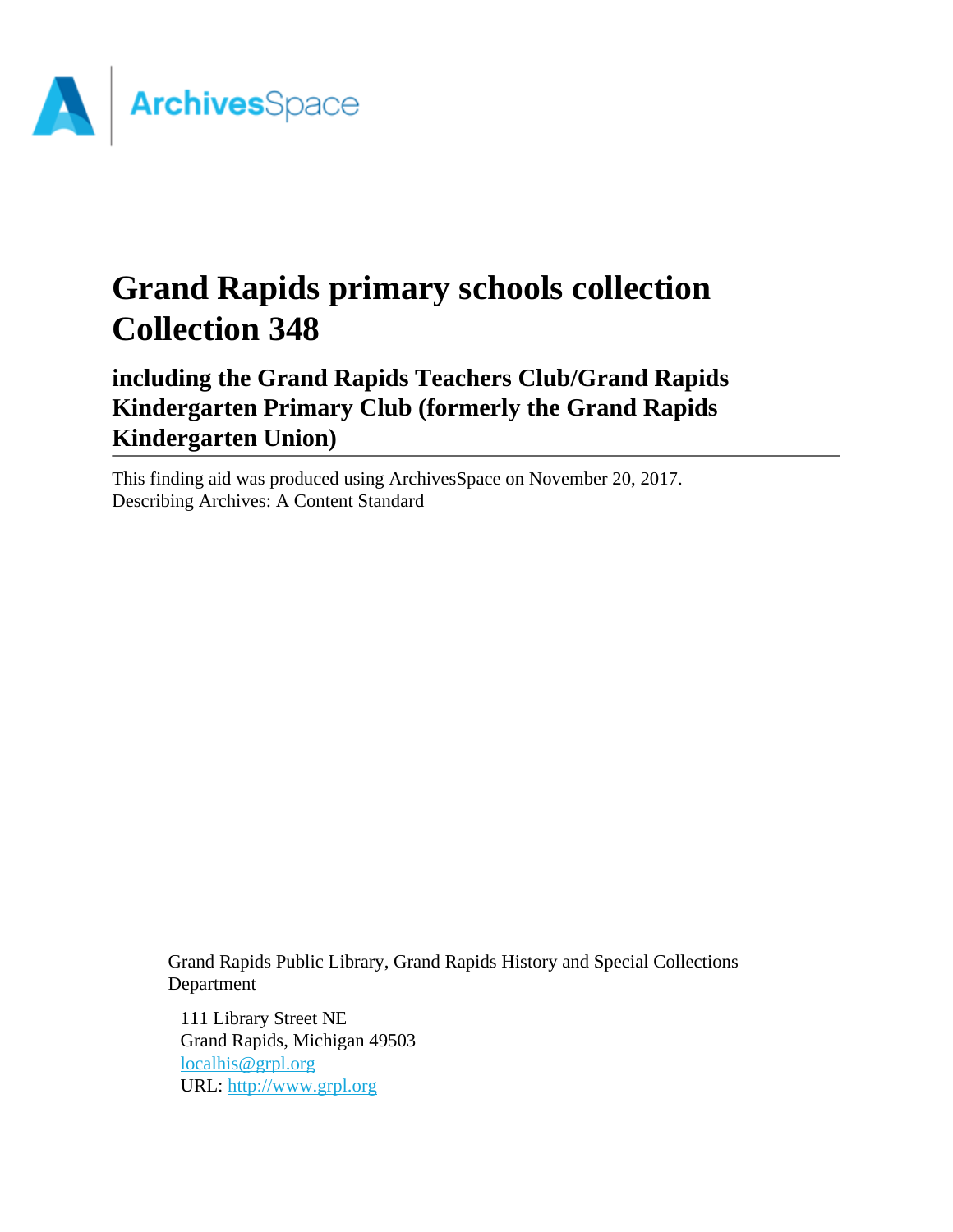# <span id="page-1-0"></span>**Table of Contents**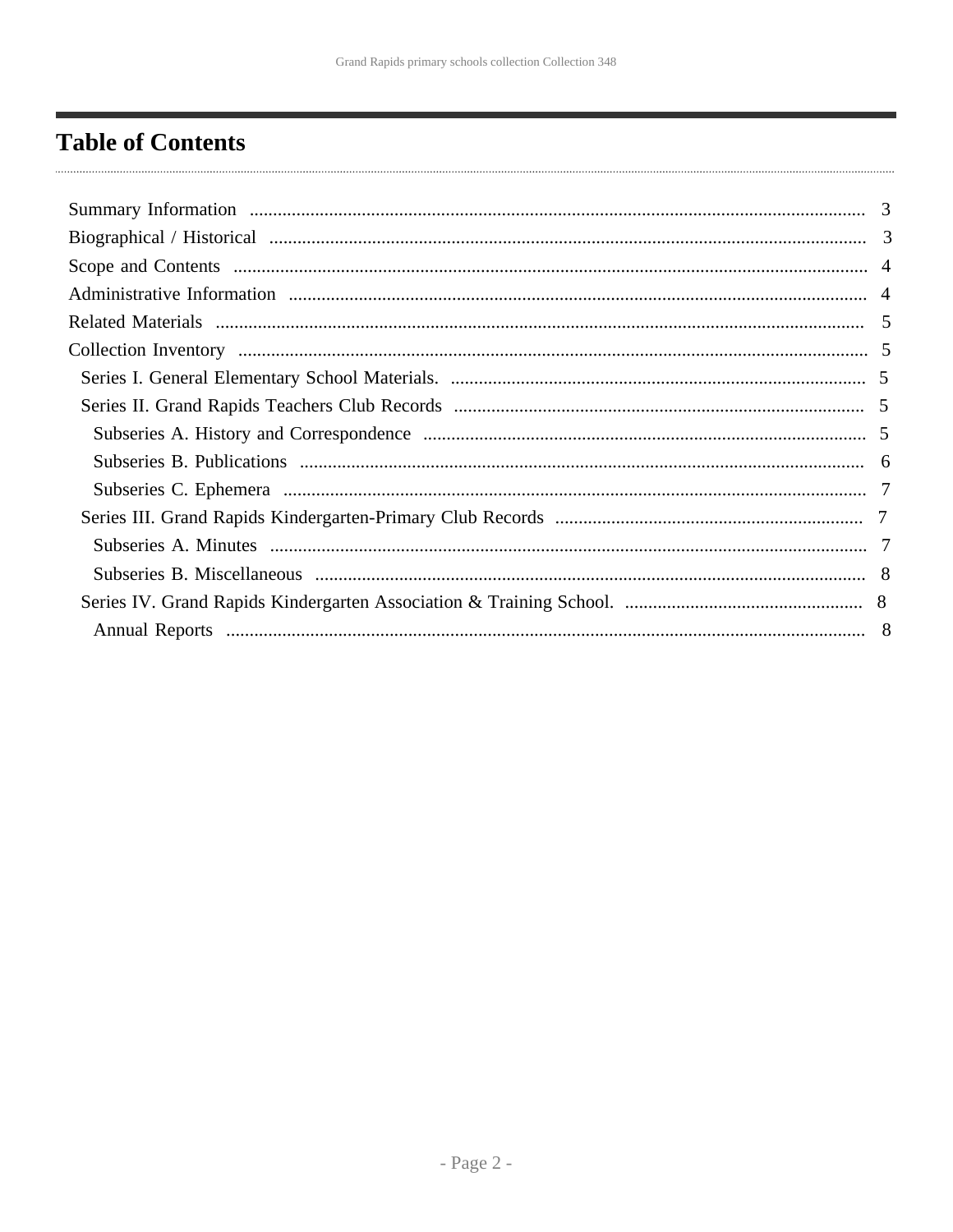# <span id="page-2-0"></span>**Summary Information**

| <b>Repository:</b>                  | Grand Rapids Public Library, Grand Rapids History and Special<br><b>Collections Department</b>                                                                                                                                                                                                                                                                                                                                                                    |
|-------------------------------------|-------------------------------------------------------------------------------------------------------------------------------------------------------------------------------------------------------------------------------------------------------------------------------------------------------------------------------------------------------------------------------------------------------------------------------------------------------------------|
| <b>Title:</b>                       | Grand Rapids primary schools collection                                                                                                                                                                                                                                                                                                                                                                                                                           |
| ID:                                 | Collection 348                                                                                                                                                                                                                                                                                                                                                                                                                                                    |
| Date [inclusive]:                   | no date                                                                                                                                                                                                                                                                                                                                                                                                                                                           |
| <b>Physical Description:</b>        | 1.1 Linear Feet Four boxes                                                                                                                                                                                                                                                                                                                                                                                                                                        |
| Language of the<br><b>Material:</b> | English                                                                                                                                                                                                                                                                                                                                                                                                                                                           |
| Abstract:                           | This is a devised collection including information on Grand Rapids,<br>Michigan primary schools, as well as the Grand Rapids Teachers Club<br>The Grand Rapids Primary Schools Collection, including the The<br>Grand Rapids Teachers Club / Grand Rapids Kindergarten Primary<br>Club Collection is a generic collection, defined as a place to bring<br>together miscellaneous materials, for these two related Grand Rapids<br>area educational organizations. |

**^** [Return to Table of Contents](#page-1-0)

. . . . . . . . . . . .

# <span id="page-2-1"></span>**Biographical / Historical**

The Grand Rapids Teachers Club was organized in December of 1906. The Superintendent of schools, William A. Greeson, was the first president.

Kent County Teachers Associations, 1854, James Ballard, First President

First Teachers Institute held, 1855

First Central High School Graduation, Luce Hall, 1862

New Central High School, Lyon and Barclay, opened Sept. 1868

Grand Rapids Library Association formed 1858 (See Lydens, page 482, for how several organizations developed and came together to turn what had been a library in the Central High School to the first general public library in the new City Hall in 1888).

Kent Scientific Institute, 1865, organized at Union High School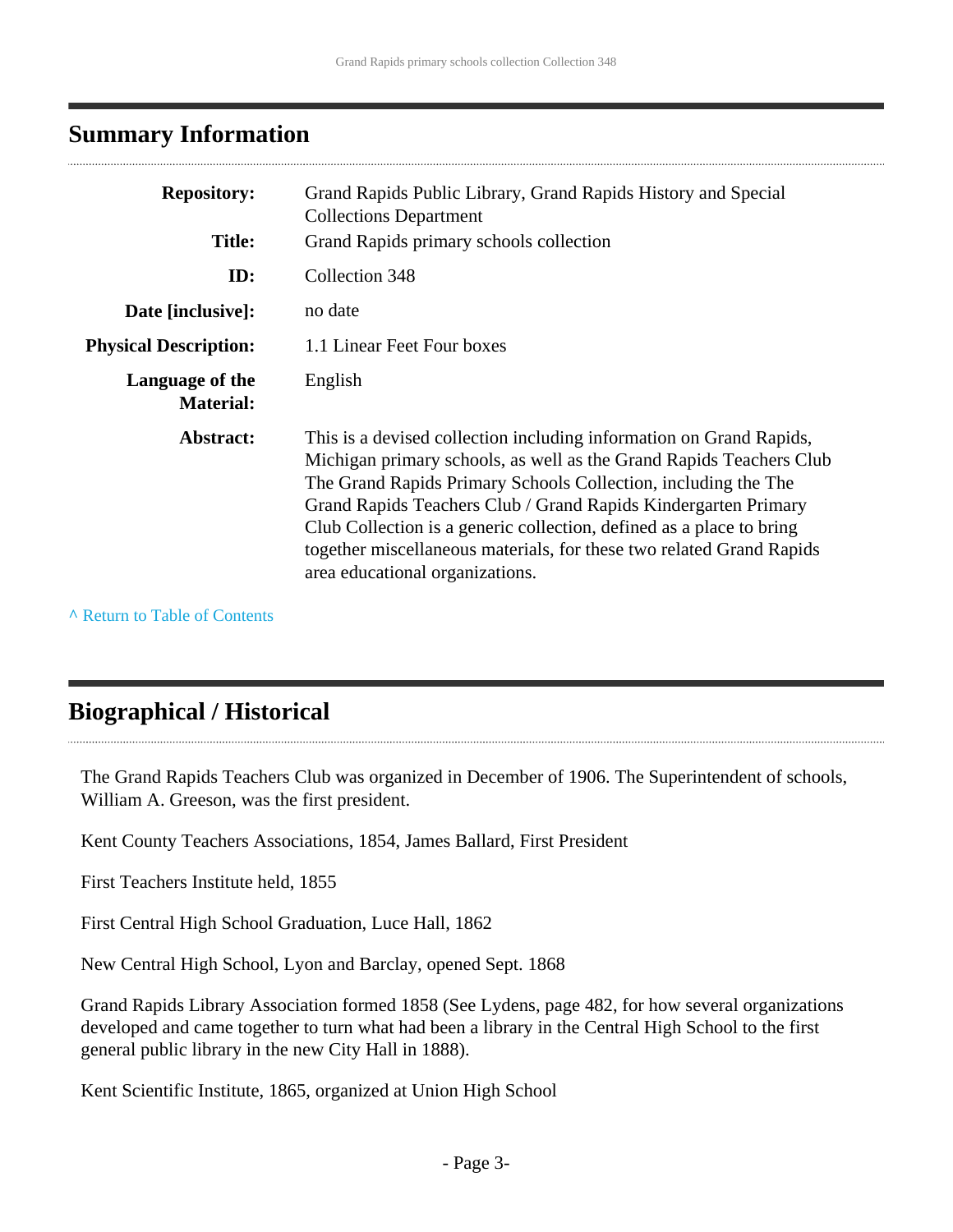First teacher's salary schedule adopted, 1867

First Board of Education for the City of Grand Rapids organized 1871, as the schools became consolidated as one district.

Grand Rapids Teacher's Club formed in 1906

1913 Hattie Beverly (later Robinson) first African American school teacher in Grand Rapids at Henry School.

**^** [Return to Table of Contents](#page-1-0)

# <span id="page-3-0"></span>**Scope and Contents**

This collection includes a handful of documents for various Grand Rapids, Michigan education associations, generally related to primary and sometimes middle school instruction. For holdings related to Grand Rapids area high schools, also sometimes including middle schools, see Coll. 316.

Few archival holdings are included in the Grand Rapids Public Library archives related to the public schools of Grand Rapids. Some class photographs are scattered throughout the various archival collections of the GRPL Archives, but to date, no photographs are included in this general primary school collection.

**^** [Return to Table of Contents](#page-1-0)

# <span id="page-3-1"></span>**Administrative Information**

### **Publication Statement**

Grand Rapids Public Library, Grand Rapids History and Special Collections Department

111 Library Street NE Grand Rapids, Michigan 49503 [localhis@grpl.org](mailto:localhis@grpl.org) URL:<http://www.grpl.org>

### **Immediate Source of Acquisition**

Various and unknown donors and accessions, including accession number 1986.095.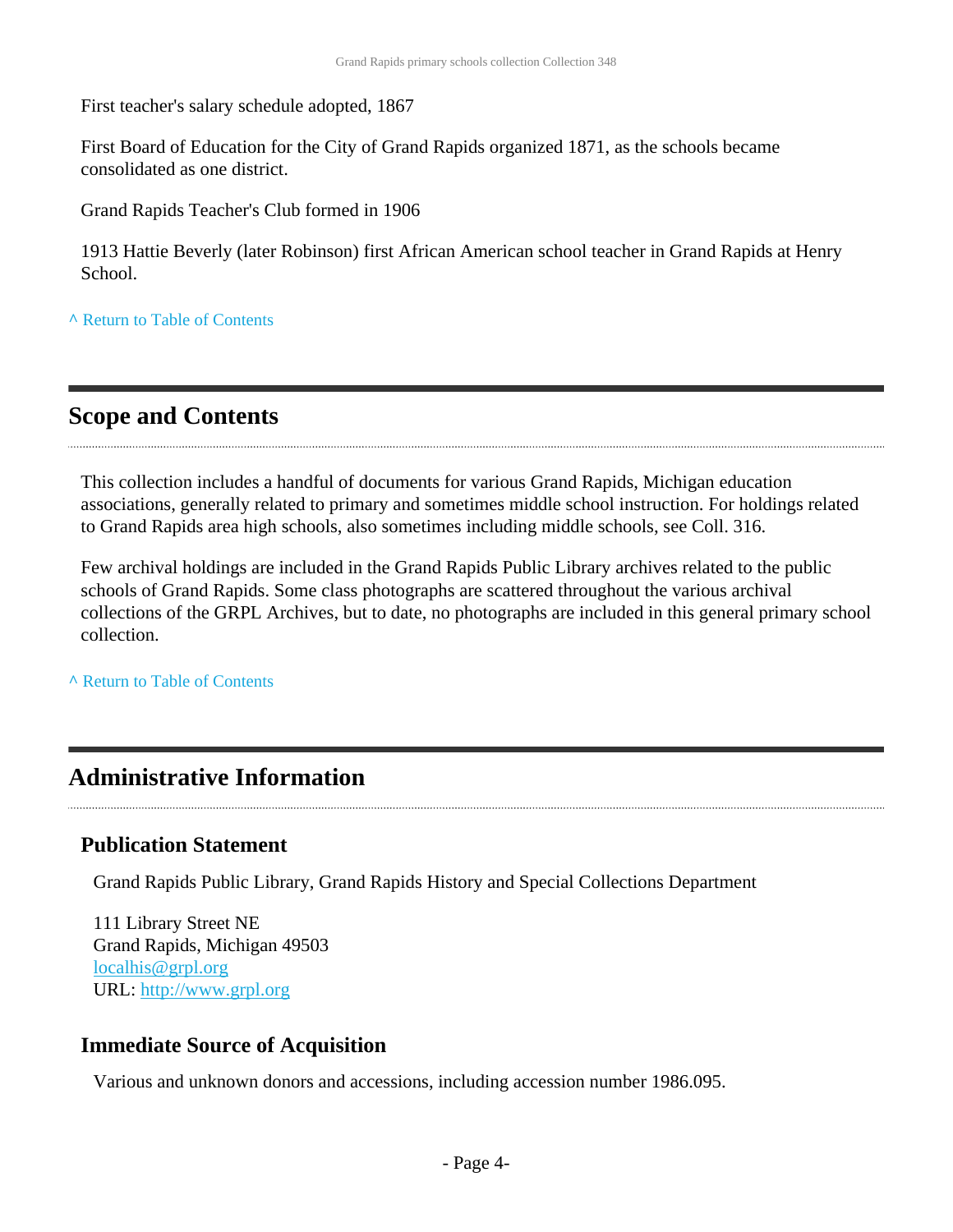# <span id="page-4-0"></span>**Related Materials**

### **Related Materials**

Coll. 261: Grand Rapids Playground Association/Recreation Association of Grand Rapids.

Coll. 316: Grand Rapids High Schools Collection. Includes middle schools in some cases.

See also the American Federation of Teachers affiliated collections at the Walter P. Reuther Library, Wayne State University, Detroit, which includes those for the Grand Rapids Education Association, formerly the Grand Rapids Teachers Club

See also the Grand Rapids School Survey of 1949. The full report is in the Local History books. A summary is located in Coll. 316.

**^** [Return to Table of Contents](#page-1-0)

# <span id="page-4-1"></span>**Collection Inventory**

# <span id="page-4-2"></span>**Series I. General Elementary School Materials.**

#### **Scope and Contents**

This series removed to new Coll. 371, Box 58, Folders 7-8.

#### **^** [Return to Table of Contents](#page-1-0)

### <span id="page-4-3"></span>**Series II. Grand Rapids Teachers Club Records**

#### <span id="page-4-4"></span>**Subseries A. History and Correspondence**

| <b>Title/Description</b>                                                                              | <b>Instances</b> |          |
|-------------------------------------------------------------------------------------------------------|------------------|----------|
| Grand Rapids Teachers Club Vol. 2. A brief history of the<br>second decade, 1917-1927. 00. [4049]. 1  | Box 1            | Folder 1 |
| Grand Rapids Teachers Club Vol. 2. A brief history of the<br>second decade, 1917-1927. 00. [3381]. 1. | Box 1            | Folder 2 |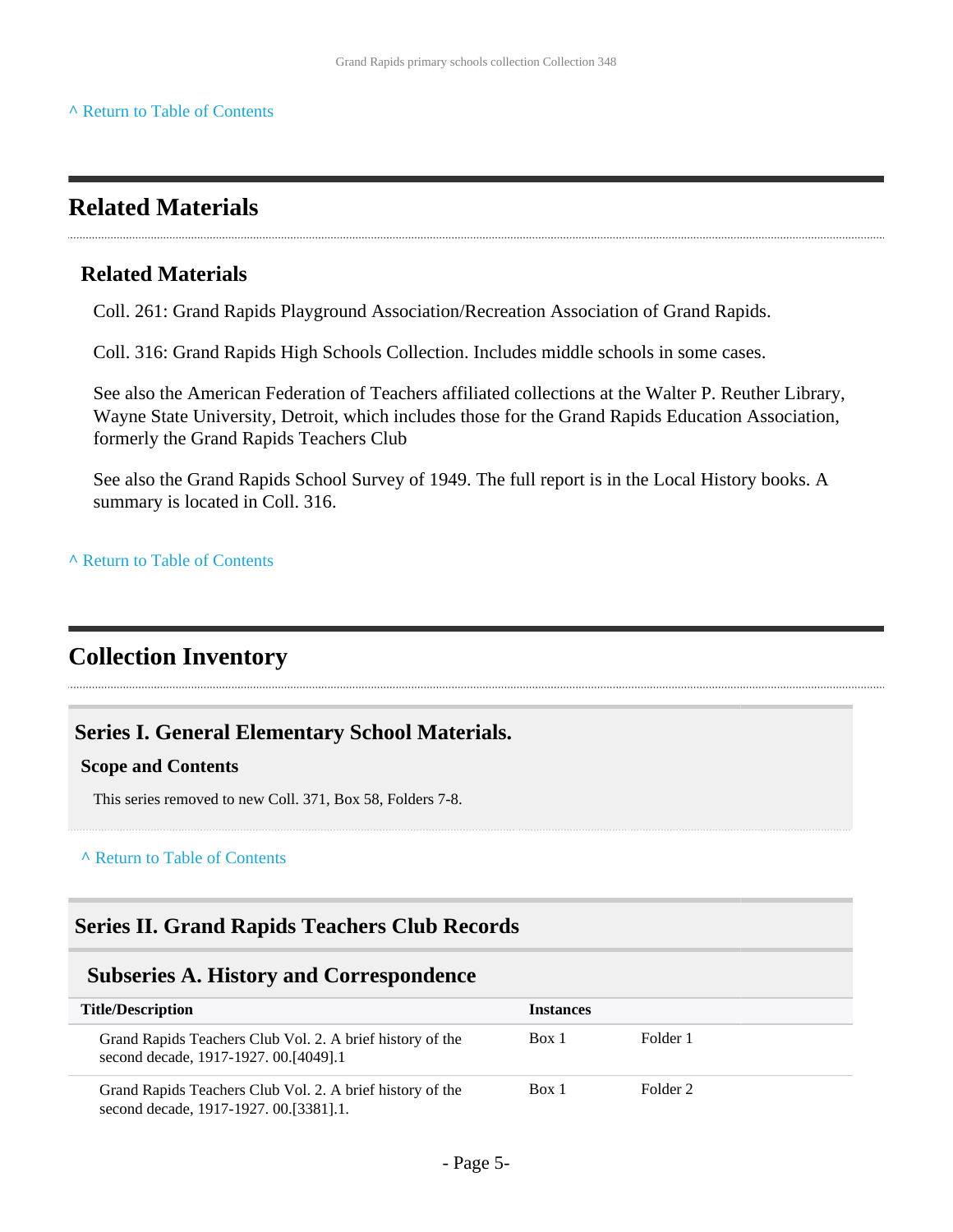Letter. Nov. 1, 1946. Re. Voting issues. Moved from Coll. 216, 9/12/2005. Box 2 Folder 3

# <span id="page-5-0"></span>**Subseries B. Publications**

### **Yearbooks (formerly Calendars)**

| Teat boons (formerly calendary) |                  |                     |
|---------------------------------|------------------|---------------------|
| <b>Title/Description</b>        | <b>Instances</b> |                     |
| 1921/1922. 00.[3379].1          | Box 1            | Folder 6            |
| 1922/1923.                      | Box 1            | Folder 6            |
| 1928/1929. 00.[3379].1          | Box 1            | Folder <sub>7</sub> |
| 1929/1930.                      | Box 1            | Folder <sub>7</sub> |
| <b>Calendars</b>                |                  |                     |
| <b>Title/Description</b>        | <b>Instances</b> |                     |
| 1915/1916.00.[3379].1           | Box 1            | Folder 5            |
| 1916/1917.                      | Box 1            | Folder 5            |
| 1917/1918.                      | Box 1            | Folder 5            |
| 1918/1919.                      | Box 1            | Folder 5            |
| 1919/1920.                      | Box 1            | Folder 5            |

# **Announcements [yearbooks] includes the earliest Constitution, list of members and officers, programming and benefits of the organization.**

| <b>Title/Description</b> | <b>Instances</b> |          |
|--------------------------|------------------|----------|
| 1906-1909                | Box 1            | Folder 4 |
| 1909/1910                | Box 1            | Folder 4 |
| 1913/1914 [Calendar]     | Box 1            | Folder 4 |

# **Constitution and Bylaws.**

| <b>Title/Description</b>                                                                           | <b>Instances</b> |          |
|----------------------------------------------------------------------------------------------------|------------------|----------|
| 1913 00. [3380]. 2                                                                                 | Box 1            | Folder 3 |
| 1916 00. [3380]. 1                                                                                 | Box 1            | Folder 3 |
| Grand Rapids Teachers Club Newsletter v. 3, no. 24, Feb. 22,<br>1935, 2006, 023.                   | Box 2            | Folder 1 |
| Grand Rapids Teachers Club Newsletter v. 19, no. 2, Oct. 1951.<br>1986.095. Formerly in Coll. 285. | Box 1            |          |
| Grand Rapids Teachers Club Newsletter v. 14, #4, Dec 1946.<br>Formerly in Coll. 285.               | Box 1            |          |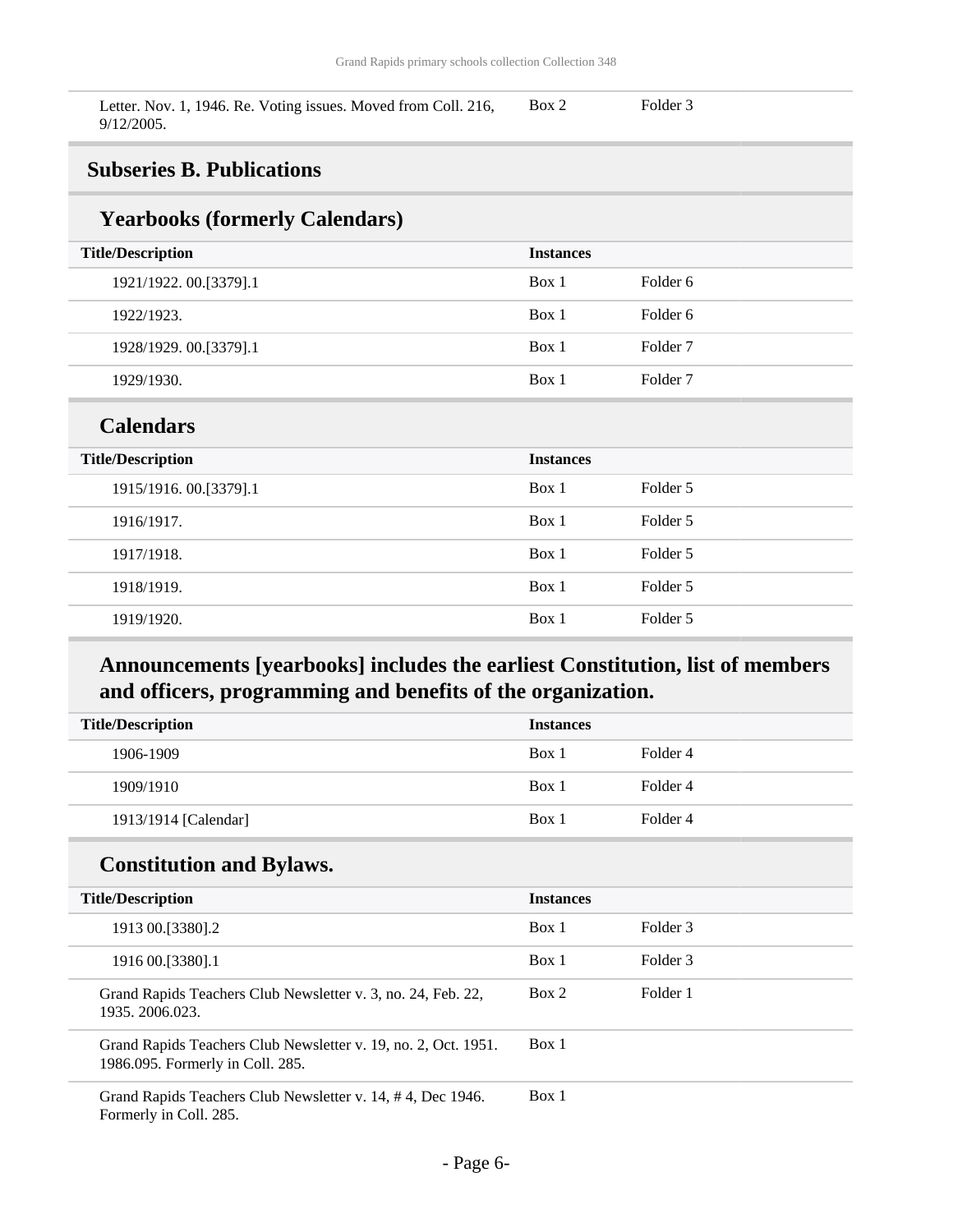| Grand Rapids Teachers Club Newsletter v. 14, #5, Feb 1947.<br>Formerly in Coll. 285.   | Box 1 |          |
|----------------------------------------------------------------------------------------|-------|----------|
| Grand Rapids Teachers Club Newsletter v. 14, #6, March 1947.<br>Formerly in Coll. 285. | Box 1 |          |
| v. 18, no. 10, June 1951. 1986.095. Formerly in Coll. 285.                             | Box 1 |          |
| v. 21, # 5, Jan 1954. 1986.134.9. Formerly in Coll. 285.                               | Box 1 |          |
| [Bulletin] 1932-33 1986.095                                                            | Box 2 | Folder 2 |
| [Bulletin] 1933-34 1986.095                                                            | Box 2 | Folder 2 |
| [Bulletin] 1934-35, v. 3 1986.095                                                      | Box 2 | Folder 2 |
|                                                                                        |       |          |

# <span id="page-6-0"></span>**Subseries C. Ephemera**

| <b>Title/Description</b>                                                        | <b>Instances</b> |
|---------------------------------------------------------------------------------|------------------|
| Follies of 1953 Program. Moved from Coll. 216, 9/12/2005.                       | Box 1            |
| Program. GR Teachers' Club presents the Adolph Bolm Ballet<br>Intime. 03/07/21. | Box 1            |

#### **^** [Return to Table of Contents](#page-1-0)

# <span id="page-6-1"></span>**Series III. Grand Rapids Kindergarten-Primary Club Records**

# <span id="page-6-2"></span>**Subseries A. Minutes**

# **Minutes of the Grand Rapids Kindergarten Union / Minutes of the Meetings of the Grand Rapids Kindergarten Primary Club**

| <b>Title/Description</b>                                                                                                                               | <b>Instances</b> |          |
|--------------------------------------------------------------------------------------------------------------------------------------------------------|------------------|----------|
| Sept. 1904/Sept. 1905                                                                                                                                  | $Box\ 3$         | Folder 2 |
| 1910/1911 to 1921/1922                                                                                                                                 | $Box\ 3$         | Folder 3 |
| 1922/1923 to 1937/1938                                                                                                                                 | $Box\ 3$         | Folder 4 |
| Treasury. Bonds on Deposit at Peoples National Bank.                                                                                                   | $Box\ 3$         | Folder 5 |
| Minutes of the Board Meetings, Oct. 1932-May 15, 1956.                                                                                                 | Box 3            | Folder 1 |
| Michigan Assoc. for Childhood Education Membership card. 00.<br>$[4080]$ .1.                                                                           | $Box\ 3$         | Folder 1 |
| Letter sent to the Board May 13, 1946. Unsigned. 00. [4080]. 2.                                                                                        | Box 3            | Folder 1 |
| Letter to Board of Ed., G.R. May 10, 1946 from Mable C.<br>Tenhaaf, Secretary, School Women's Club. RE equal salaries for<br>men & women. 00.[4080].3. | $Box\ 3$         | Folder 1 |
| Letter to Miss Noble, from Mable C. Tenhaff, n.d. 00.[4080].4.                                                                                         | $Box\ 3$         | Folder 1 |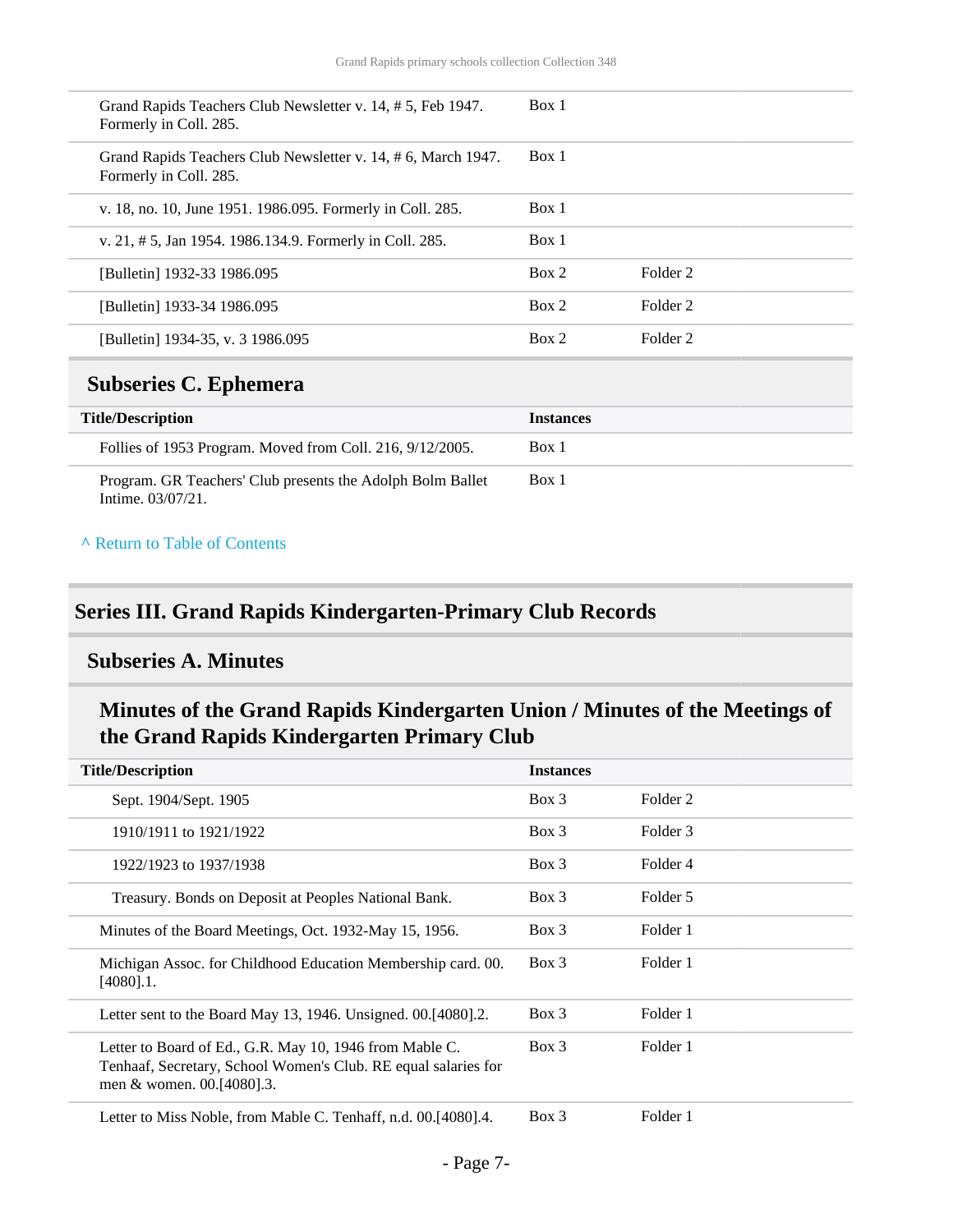| <b>Title/Description</b>                                                                                                                | <b>Instances</b>  |
|-----------------------------------------------------------------------------------------------------------------------------------------|-------------------|
| Conference of the Michigan Association for Childhood<br>Education. Pontiac, Mi. May 4, 1946.                                            | Box 4             |
| Program Committee Records, 1947-1954                                                                                                    | Box 4             |
| A.C.E. (America Council on Education?)                                                                                                  | Box 4             |
| Program. ACE Luncheon, Oct. 18, 1951                                                                                                    | Box 4             |
| Program. ACE Luncheon, oct. 23, 1952                                                                                                    | Box 4             |
| Typed note RE the Annual ACE Luncheon, Oct. 22, 1953, for<br>ACE members of the MEA (Michigan Education Association).                   | Box 4             |
| Handwritten note RE Regions 9 & 13                                                                                                      | Box 4             |
| At the End of the Rainbow Dinner, May 20, 1952.                                                                                         | Box 4             |
| Later Elementary Club and Kindergarten Primary Club. Parents<br>Night Program. Apr. 21, no year. Colored illustration at the<br>bottom. | Box 2<br>Folder 5 |

### <span id="page-7-0"></span>**Subseries B. Miscellaneous**

#### **^** [Return to Table of Contents](#page-1-0)

# <span id="page-7-1"></span>**Series IV. Grand Rapids Kindergarten Association & Training School.**

<span id="page-7-2"></span>

| <b>Annual Reports</b>         |                  |                     |  |
|-------------------------------|------------------|---------------------|--|
| <b>Title/Description</b>      | <b>Instances</b> |                     |  |
| 1893/1894. 00.[3377].9.       | Box 3            | Folder 6            |  |
| 1895/1896. 00. [3377]. 10.    | Box 3            | Folder <sub>6</sub> |  |
| 1896/1897.00.[3377].11.       | Box 3            | Folder 6            |  |
| 1897/1898. 00.[3377].12.      | Box 3            | Folder <sub>6</sub> |  |
| 1898/1899. 00. [3377]. 1.     | Box 3            | Folder 6            |  |
| 1899/1900. 00.[3377].2.       | Box 3            | Folder 6            |  |
| 1900/1901. 00.[3377].3.       | Box 3            | Folder 7            |  |
| 1901/1902. 00.[3377].4.       | Box 3            | Folder <sub>7</sub> |  |
| 1902/1903. 00.[3377].5.       | Box 3            | Folder <sub>7</sub> |  |
| 1903/1904. 00.[3377].6.       | Box 3            | Folder 7            |  |
| 1905/1906 (2). 00.[3377].7-8. | Box 3            | Folder <sub>8</sub> |  |
| 1908/09 00.[3377].13          | Box 3            | Folder <sub>9</sub> |  |
|                               |                  |                     |  |

1909/10 00.[3377].14